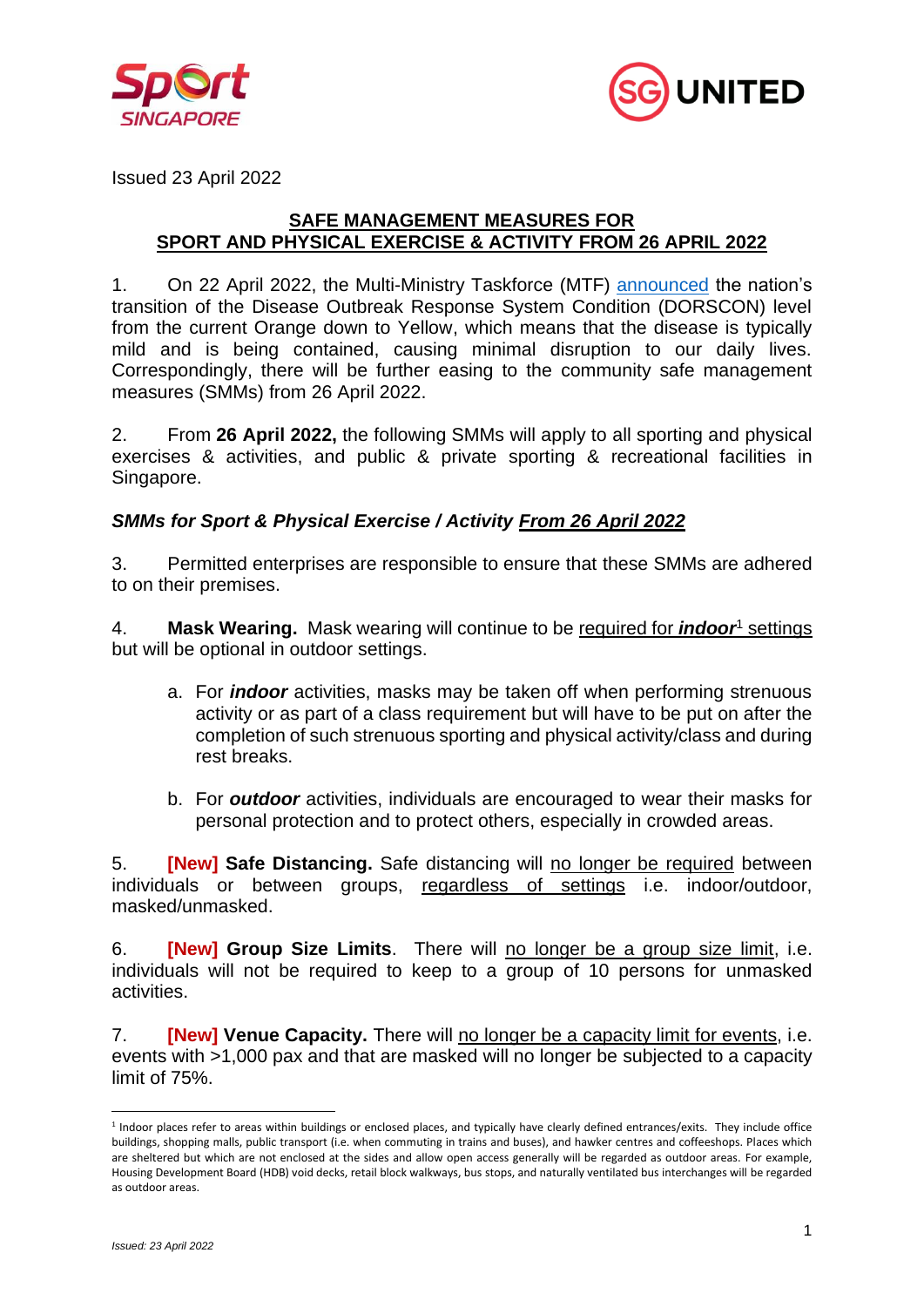



8. **[New] Class Sizes**. Class size limits for all settings will be lifted. They will be subjected to the prevailing fire safety and capacity requirements of the room/venue.

## 9. **[New] Vaccination-Differentiated SMMs (VDS) for Indoor Sport Facilities and Sporting Events.**

- a. Indoor Sport Facilities. VDS is no longer required for indoor sports facilities. These facilities do not need to implement checks on vaccination status.
- b. Sporting Events with:
	- i. ≤500 participants at any one time, irrespective of setting (indoors/outdoors, masked/unmasked), do not need to implement VDS or checks on vaccination status.
	- ii. >500 participants at any one time will have to continue implementing VDS. Event organisers will need to implement checks on participants' vaccination status before they enter the venue.
- c. VDS Exemptions. Individuals who have recovered from a COVID-19 infection<sup>2</sup> , medically ineligible for COVID-19 vaccination and unvaccinated children aged 12 and below are exempted from VDS and can participate VDS activities similar to fully vaccinated individuals.
- d. Workforce Vaccination Measures (WVM). In line with the removal of VDS, the Workforce Vaccination Measures (WVM) implemented by the Ministry of Manpower (MOM) will also be lifted. Nevertheless, employers will still be allowed the flexibility to continue imposing WVM. Please refer to MOM's website for further details.
- e. In line with the removal of group size, the Team Sport Formats under VDS for up to 30 fully vaccinated individuals at approved sport facilities such as ActiveSG and PA facilities, and SportSG approved private facilities, will be discontinued.

10. **Sunsetting of TraceTogether (TT) and SafeEntry (SE).** MOH will no longer collect and use TT/SE data and the public will not be required to upload TT data or submit their TT tokens. However, the TT/SE functionality will be maintained as a means of conducting VDS checks for the settings that still require it. The public is strongly encouraged to keep the TT application on their phones and/or hold on to their TT tokens, as a means of remaining resilient and retaining the capability to rapidly step-up contract tracing and VDS checks should these be needed, e.g., in the event of the next Variant of Concern.

<sup>&</sup>lt;sup>2</sup> Persons who have completed their vaccination regime and recovered from COVID-19, as well as persons who are unvaccinated or have incomplete vaccination status, and recovered from COVID-19 within 180 days from the day of the first positive PCR/healthcare-administered ART result, may also be managed similarly to a fully vaccinated individual. From 1 June 2022, these recovered persons will need to receive the booster dose within 9 months of their last primary vaccination dose to maintain their vaccinated status. Individuals may check whether they are considered "fully vaccinated" at <https://go.gov.sg/vax-status-query>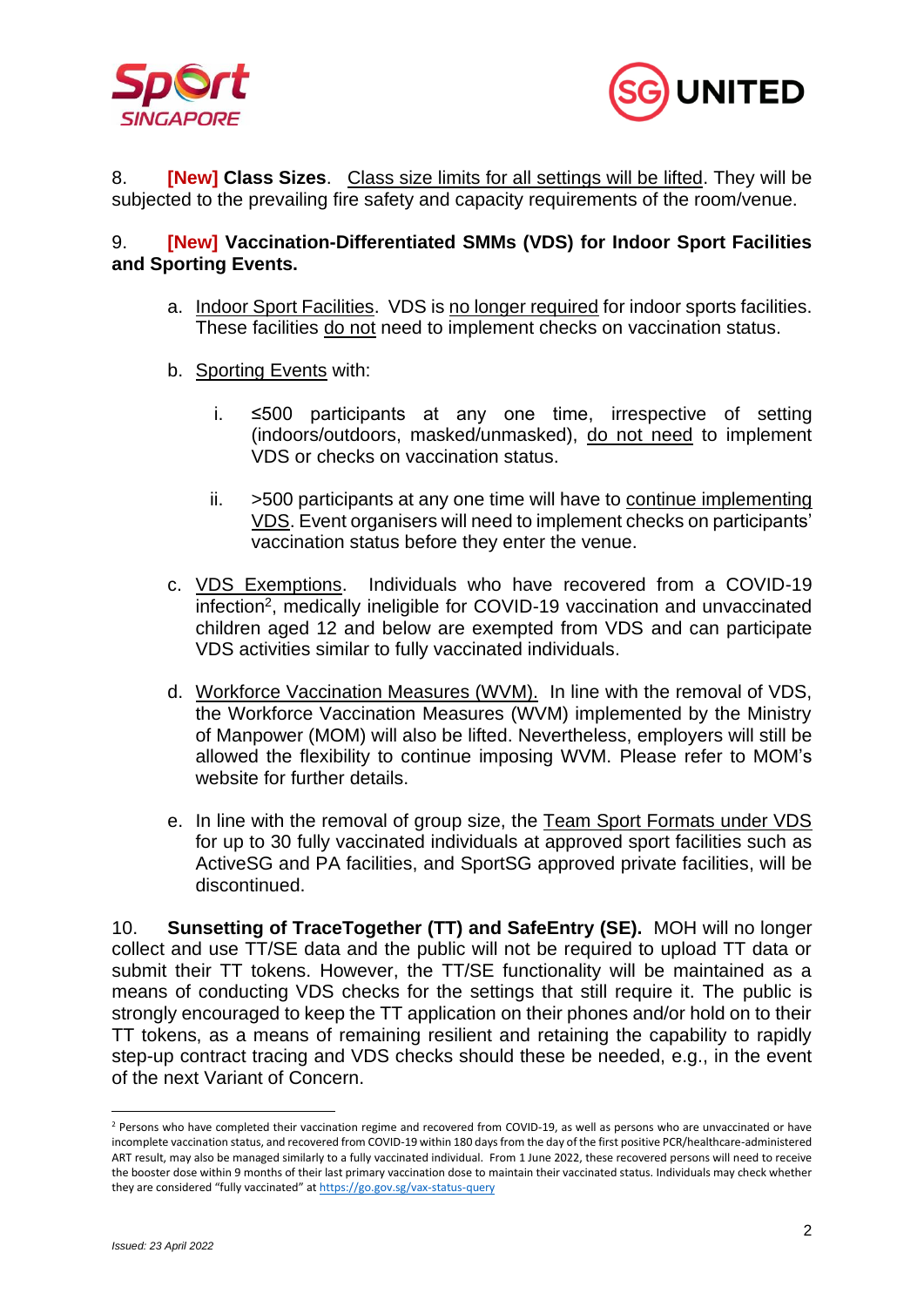



11. **Sporting Events.** In addition to the paragraph 9(b), the following measures apply to all sporting events:

- a. **[New]** Food & beverage can be supplied and consumed at all sporting events. When indoors, masks can only be removed when eating/drinking or performing strenuous activities.
- b. **[New]** Spectator Sporting Events. Mask-wearing will continue to be required for spectator sporting events held indoors. Masks can only be removed when consuming food and drinks. VDS will be implemented for events with >500 spectators.
- c. **[New]** Mass Participation Sporting Events. Mass participation sporting events, such as mass runs, open-water swims, cycling and triathlon events, can proceed without a specific event size limit. As good practice to avoid overcrowding, event organisers can organise participants in waves of up to 100 persons.

Spectators are permitted but must comply with the requirements at paragraph 11(b) above.

d. **[New]** Sporting Competitions & Tournaments refer to competitions involving timed races or head-to-head matches where there could be multiple heats or qualifying rounds. While there is no group size requirement, the number of individuals at the facility is subjected to the prevailing fire safety and room/venue capacity requirements. Organisers may consider arranging competitions with different sessions, adequately separated within a day (i.e., at different times of a day) or across multiple days, to avoid congregation of participants.

Spectators are permitted but must comply with the requirements at paragraph 11(b) above.

- e. At sporting events where public speaking is necessary, such as by the guest-of-honour or an event emcee, the speaker can be unmasked. The speaker will have to be masked after delivering his/her speech. To be clear, this provision does not apply to an instructor/coach/referee unmasking to give instructions indoors.
- f. Organising Sporting Events. Sporting events that are organised within prevailing SMMs no longer need Sport Singapore's endorsement to proceed. Only events with SMM deviations will need to be endorsed by Sport Singapore before they can be conducted. Organisers will have to submit an application to Sport Singapore at <https://www.sportsingapore.gov.sg/COVID19/Sport-Event-Applications> at least 14 days prior to the start of the event to give time for evaluation and discussion. Organisers are advised not to carry out related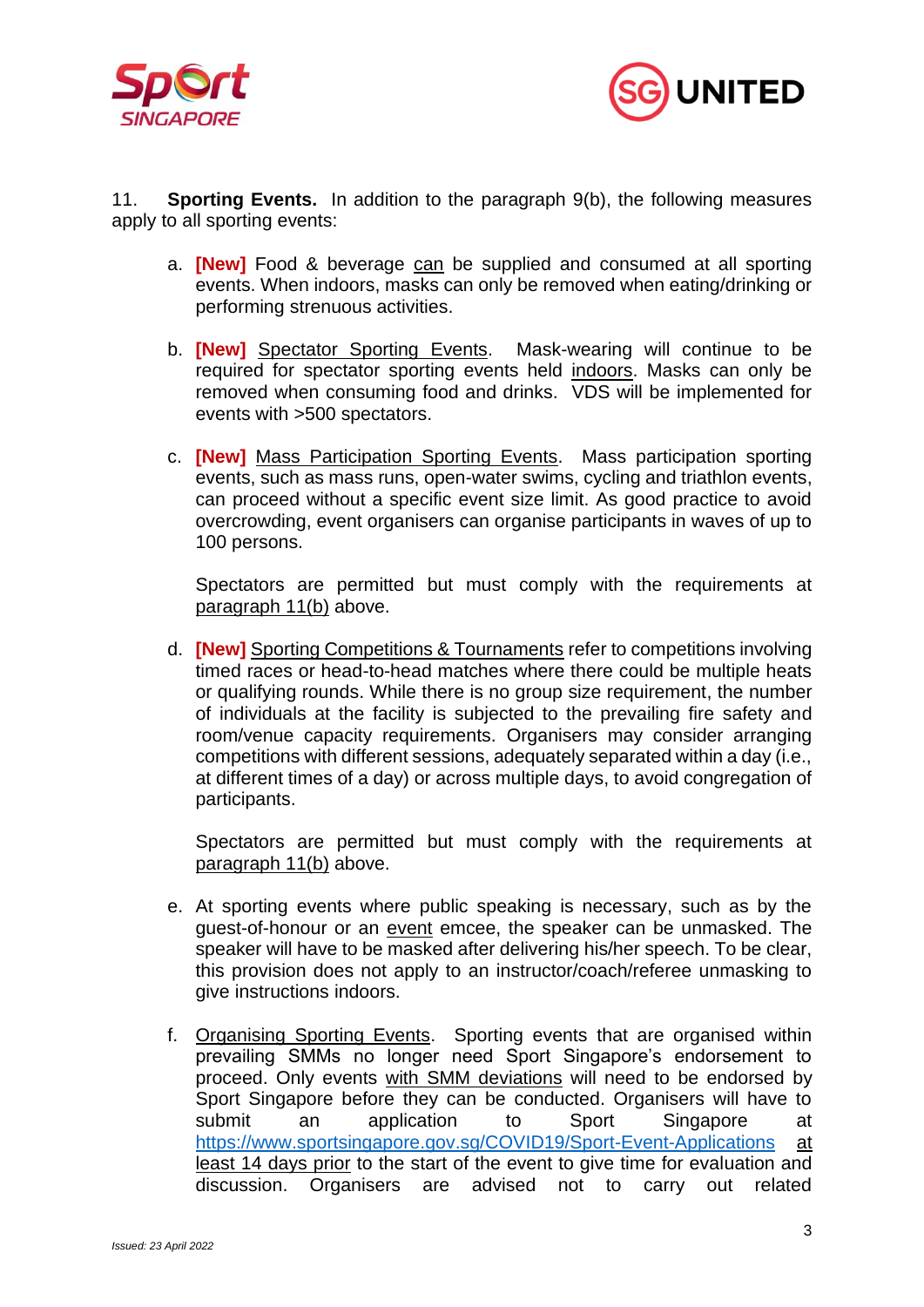



marketing/publicity efforts before receiving endorsement from Sport Singapore as the event may require modifications before it may proceed<sup>3</sup>.

Sport Singapore's endorsement is only for the sporting event SMMs. Organisers will need to seek further approval from facility owner / relevant agencies before their event can proceed.

12. In addition to the SMMs under the preceding paragraphs, other SMMs will continue to be in place, and should be complied with. Facility owners/operators will have to:

- a. Frequently disinfect common spaces/equipment and interactive components (e.g., shared exercise equipment, smart kiosks, turnstiles, changing benches, hooks for clothes, etc.). Operators are strongly encouraged to adopt good sanitation and hygiene practices to achieve the SG Clean quality mark.
- b. Refer to the latest guidance on improving ventilation and indoor air quality in buildings amid the COVID-19 situation, available at <https://go.gov.sg/bca-guidance-note-iaq-26sep> if they are operating indoor facilities.
- c. Place hand sanitisers in close proximity of the facility entrance and hightouch surfaces like door handles. Attendees should be encouraged to sanitise their hands before entering and upon leaving the facility.
- d. Ensure that instructors/coaches/participants do not shout while engaging in physical activities. This is because shouting increases the risk of transmission via droplets.
- e. Ventilate the room after each class ends.

## *Towards a COVID-19 Resilient Nation*

13. While this round of easing SMMs is a significant step in our return to normalcy for the majority of the population and signals a viable means to living with COVID-19 in the longer-term, members of the public are urged to remain vigilant and observe SMMs in place. We all have a part to play in keeping COVID-19 at bay and protecting ourselves and our loved ones.

14. Government agencies will be conducting inspections. Enforcement action(s) under the COVID-19 (Temporary Measures) Act and the Infectious Diseases Act will be taken against businesses or individuals who fail to comply with SMMs.

<sup>&</sup>lt;sup>3</sup> Organisers will be responsible for the costs of the event (including the additional costs of modifications), and/or compensation to participants arising from event postponement or cancellation.